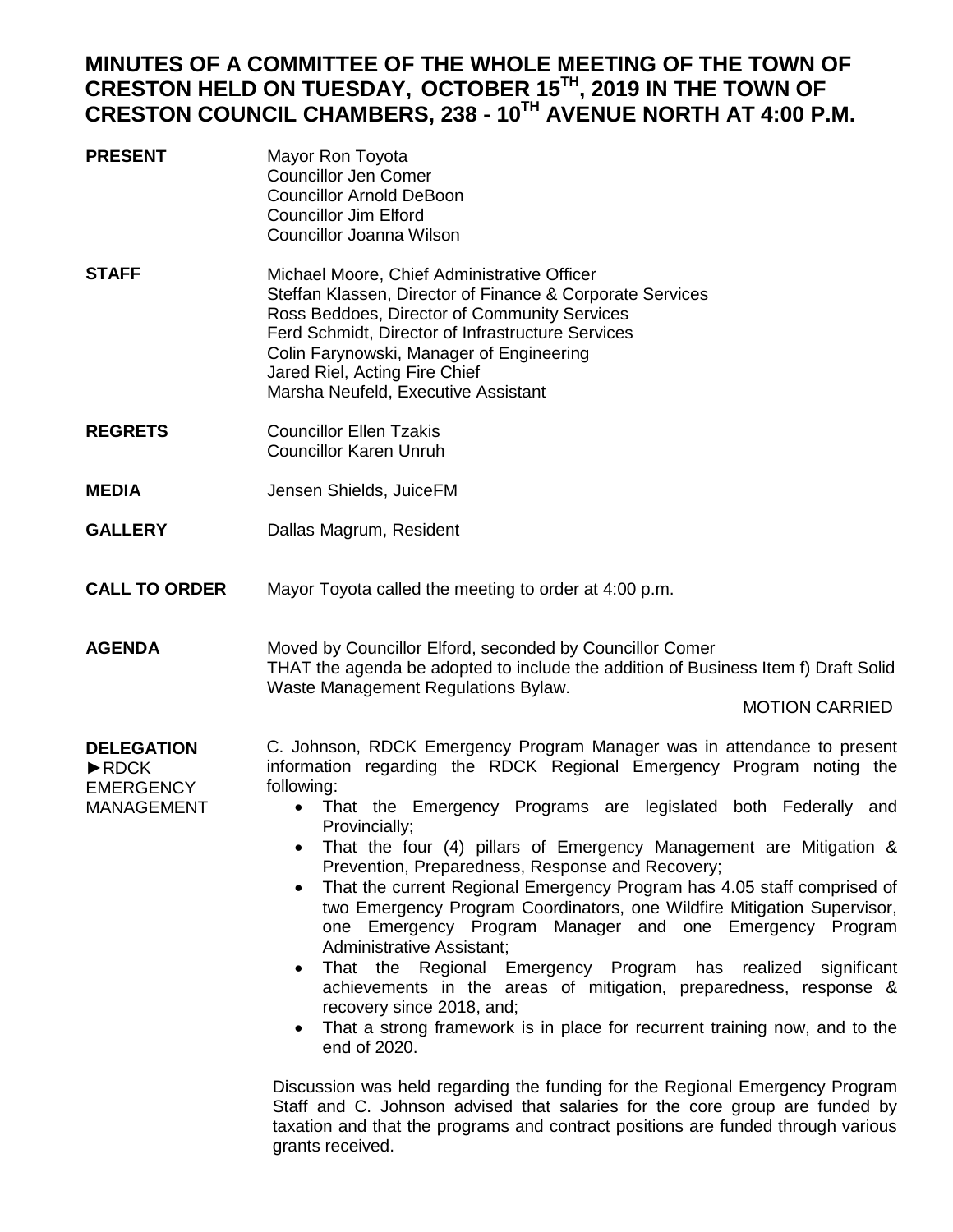C. Johnson noted that open communication between the Regional District of Central Kootenay and the Town of Creston is imperative and that the Regional Emergency Program strives to develop an organizational culture and risk-based land use planning.

Council thanked C. Johnson for his presentation.

#### **RECOMMENDATION 1:**

THAT the presentation from C. Johnson regarding the RDCK Regional Emergency Program be received as information.

*C. Johnson left at 4:32 p.m.*

## **RECOMMENDATION 2:**

►2020 COUNCIL & THAT Council directs staff to bring the Proposed 2020 Council and Committee of the Whole Meeting Schedule forward to a future meeting for Council approval.

#### **RECOMMENDATION 3:**

THAT the letter from FortisBC regarding the Advanced Gas meters project be received as information.

#### ►CRAWFORD HILL **RECOMMENDATION 4:**

RESERVOIR PARK THAT Council directs staff to continue to investigate the required actions, partnerships and funding required for developing the former Crawford Hill reservoir lands into a public park; AND FURTHER, THAT Council directs staff to bring the aforementioned opportunity back to a future Committee of the Whole Meeting in January 2020 for further review and direction.

### **RECOMMENDATION 5:**

THAT Council supports the Creston Valley-Kootenay Lake Tourism application to become the designated recipient of the Municipal and Regional District Tax (MRDT) to be collected within the Town of Creston and RDCK Electoral Areas B and C; AND FURTHER, THAT a letter be provided to Creston Valley-Kootenay Lake Tourism indicating the Town of Creston's support for the implementation of the sales tax within the defined Municipal and Regional District Tax boundary.

#### **RECOMMENDATION 6:**

►SOLIDS **DEWATERING** FACILITY – **TECHNOLOGY** OPTIONS EVAL.

►DRAFT SOLID

**BUSINESS**

►FORTISBC ADVANCED GAS METERS PROJ.

UPDATE

►MRDT

APPLICATION & LETTER OF SUPPORT

COTW MEETING **SCHEDULE** 

> THAT Council directs staff to proceed with design and construction as recommended in the Technology Options Evaluation (recommended option – 'Geomembrane Tubes') and prepare the 2020 Budget to reflect the increased Solids Dewatering Facility project cost of \$878,850 of which the Town of Creston will provide 35% funding and the Columbia Brewery will provide 65% funding.

#### **RECOMMENDATION 7:**

WASTE MGMT. REGULATIONS BYLAW THAT Council directs staff to proceeds with the development of Bylaw 1900, 2019 being the Solid Waste Management Regulations Bylaw to be brought forward to a future Council meeting for consideration.